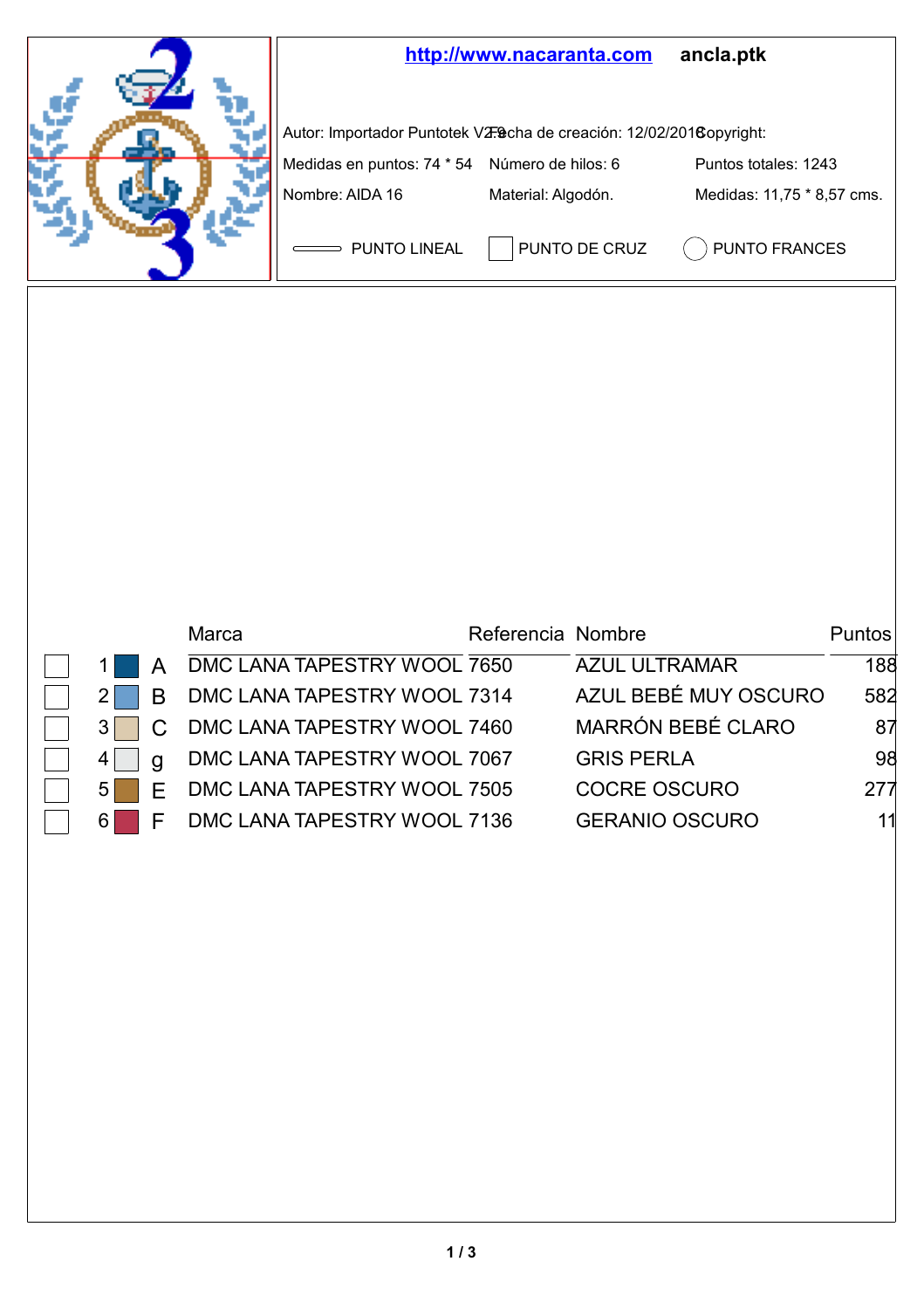**<http://www.nacaranta.com>ancla.ptk 74\*27**